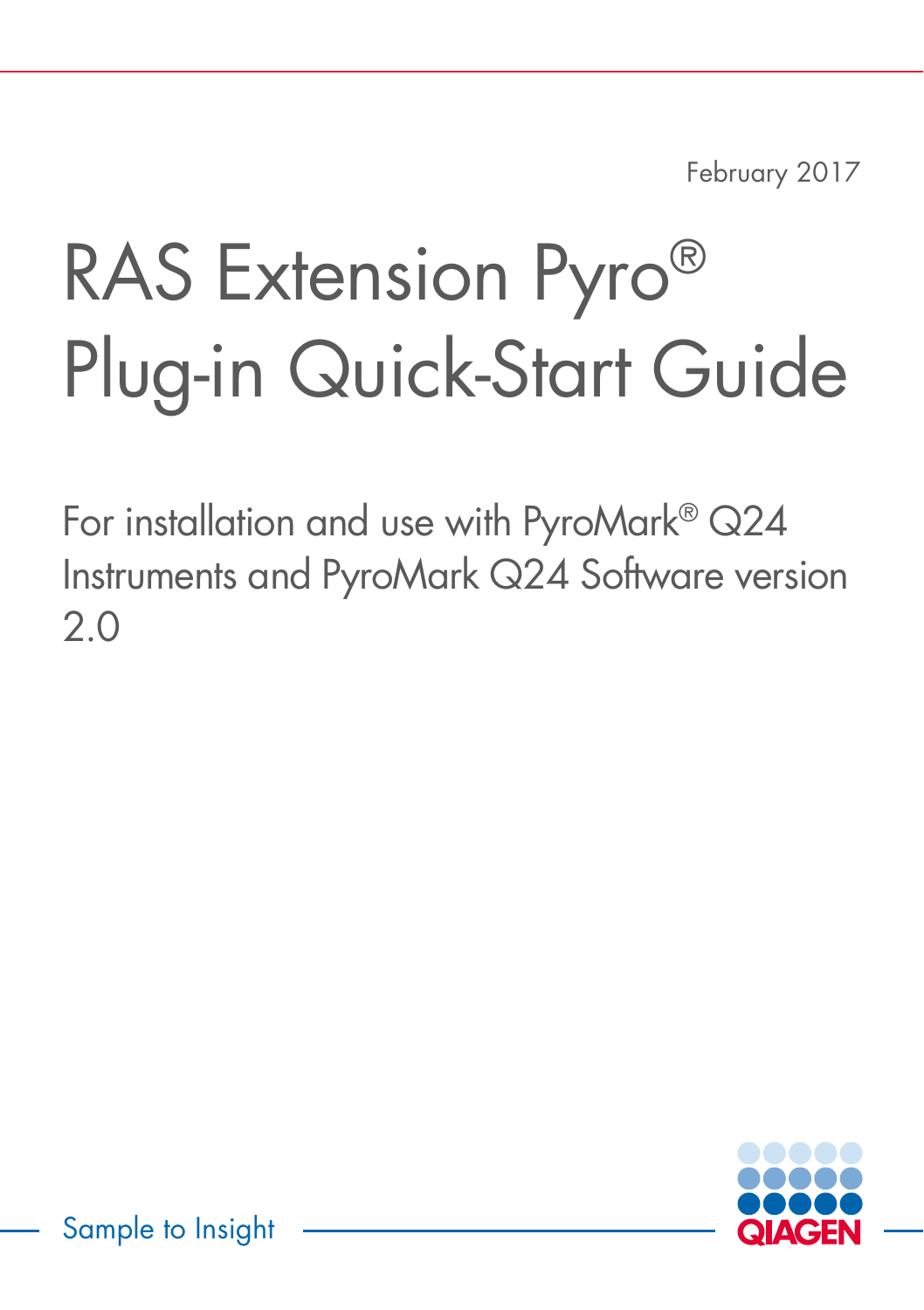### About the RAS Extension Pyro Plug-in

The RAS Extension Pyro Plug-in package contains the following:

- *RAS Extension Pyro Plug-in Quick-Start Guide*
- Two installation files
- Reference report for RAS Extension Pyro Plug-in functionality verification

Note: The RAS Extension Pyro Plug-in is intended to be used only in combination with the dedicated NRAS Pyro Kits and RAS Extension Pyro Kits indicated for applications described in the respective NRAS Pyro Kit and RAS Extension Pyro Kit handbooks.

#### Installation of the RAS Extension Pyro Plug-in

Important: The RAS Extension Pyro Plug-in must be installed on PyroMark Q24 instruments with PyroMark Q24 Software version 2.0.

- 1. Close the PyroMark Q24 Software 2.0 if it is open.
- 2. Open the installation \*.zip file and extract the files.
- 3. Double-click the setup.exe file.
- 4. Follow the instructions in the dialog boxes that appear.
- 5. Start the PyroMark Q24 Software 2.0. The RAS Extension Pyro Plug-in Report now appears under "AQ Add On Reports/RAS Extension" in the "Reports" menu in AQ mode.
- 6. Verify the Plug-in functionality (see "Verification of the RAS Extension Pyro Plug-in Functionality" below).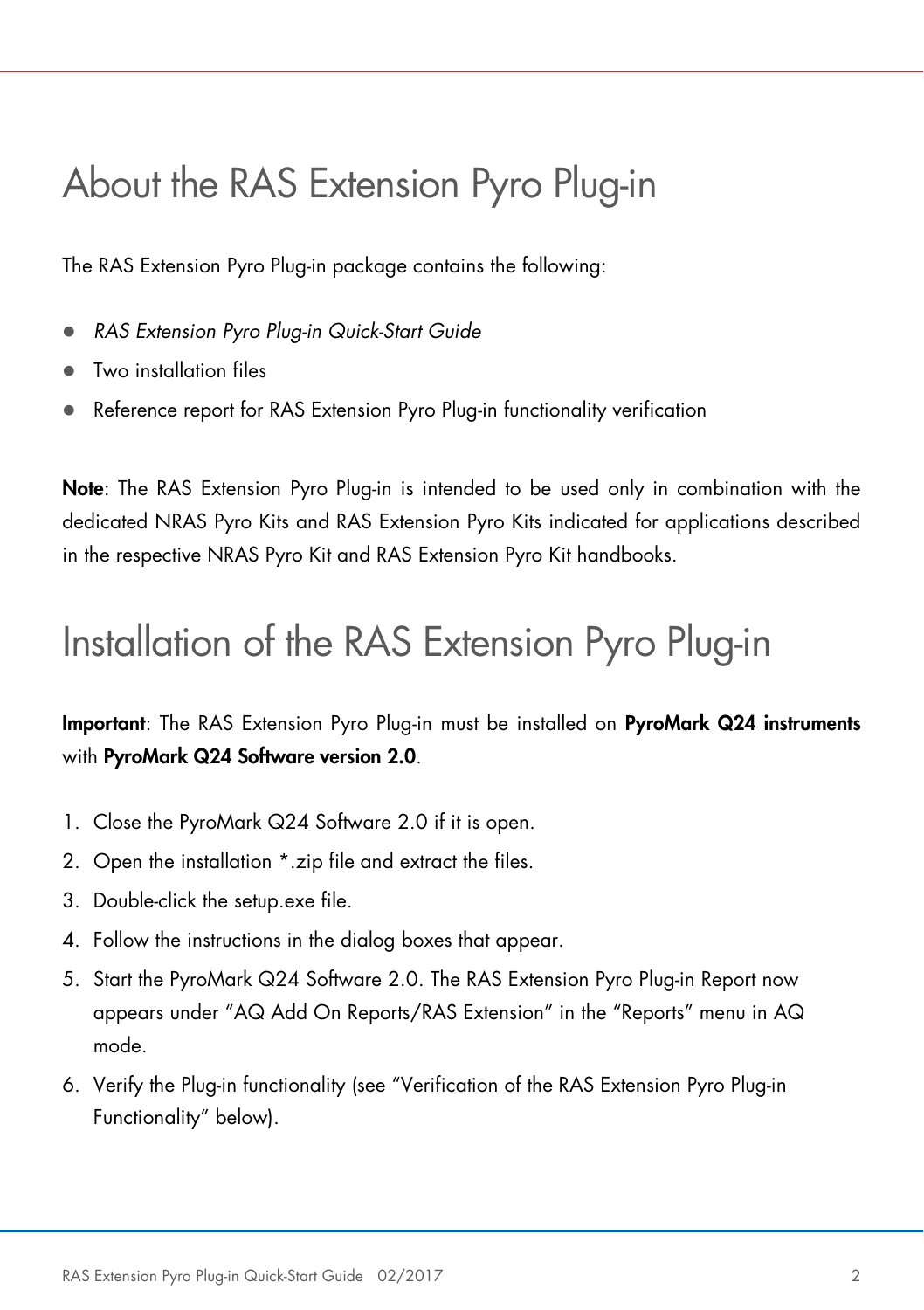# Verification of RAS Extension Pyro Plug-in **Functionality**

Important: The verification should be performed each time new software is installed or upgraded on the computer.

The following steps describe how to verify that the software is working correctly and has not been affected by any changes to the computer.

- 1. Open the RAS Extension Example run under "Shortcuts/ Example Files/PyroMark Runs/RAS Extension" in the shortcut browser.
- 2. Perform a "RAS Extension" analysis for all wells as described in "Analysis of a PyroMark Q24 Run" below.
- 3. Compare the results with the reference report. If the results are identical, correct function of the Plug-in is confirmed.

# Analysis of a PyroMark Q24 Run

The following steps describe the mutation analysis of a finished RAS Extension run using the RAS Extension Pyro Plug-in.

- 1. Insert the USB stick containing the processed run file into the computer's USB port.
- 2. Move the run file from the USB stick to the desired location on the computer using Windows® Explorer.
- 3. Open the run file in the AQ mode of PyroMark Q24 Software either by selecting "Open" in the "File" menu or by double-clicking the file  $(\bullet)$  in the shortcut browser.
- 4. Select "AQ Add On Reports/RAS Extension" from "Reports" in the menu (Figure 1).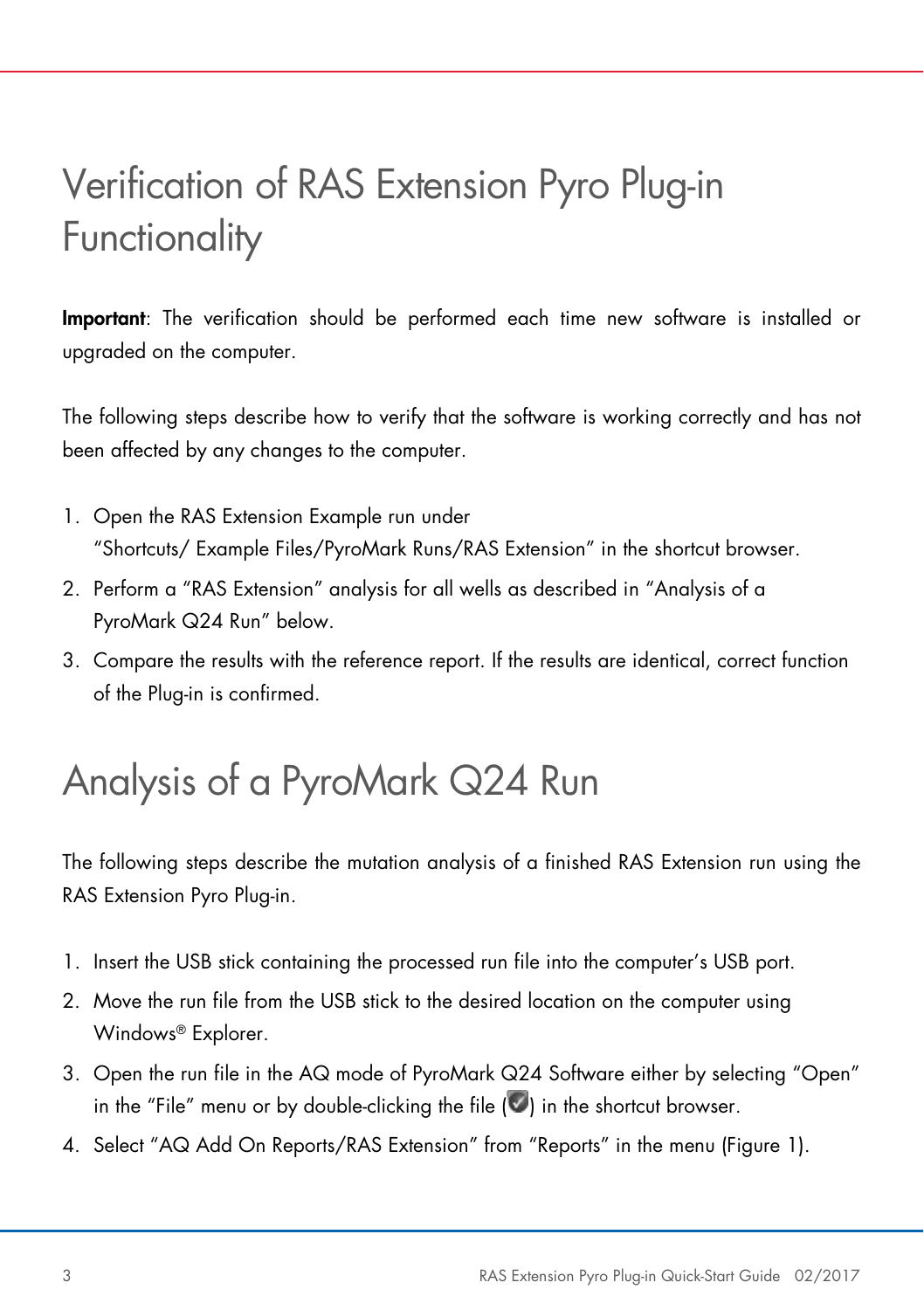Note: Mutations in KRAS codon 61 must be analyzed separately using the KRAS Pyro Plug-in by selecting "AQ Add On Reports/KRAS" from "Reports" in the menu (Figure 1).

| Tools<br>File<br>ø<br>$\Box$<br>Þo<br>Shortcuts<br>EH<br>Example F<br>PyroM | Window<br>Help<br>Reports<br><b>AQ Analysis Statistics</b><br>AQ Analysis Results<br>AQ Pyrogram Report | Assay Setup                |                 |                | <b>Run Setup</b>  |                 |
|-----------------------------------------------------------------------------|---------------------------------------------------------------------------------------------------------|----------------------------|-----------------|----------------|-------------------|-----------------|
| в                                                                           | <b>AQ Full Report</b>                                                                                   | is Setup                   |                 |                |                   |                 |
| E<br>G<br>$\overline{+}$<br>K<br>田<br>R.<br>PyroM<br>B<br><b>EGFR</b><br>Ð  | AQ Add On Reports<br>r                                                                                  | <b>BRAF</b>                |                 | $\overline{2}$ | 3                 |                 |
|                                                                             | <b>SNP Analysis Results</b><br>SNP Pyrogram Report<br><b>SNP Full Report</b><br>SNP Overview Report     | <b>GIST</b>                |                 |                | <b>KRAS 146</b>   | NRA:            |
|                                                                             |                                                                                                         | <b>RAS Extension</b>       |                 | ontrol         | wild-type control | wild-           |
|                                                                             |                                                                                                         | <b>EGFR</b><br><b>KRAS</b> |                 |                |                   |                 |
|                                                                             | プラジナクト                                                                                                  |                            | <b>KRAS 117</b> |                | <b>KRAS 146</b>   | NRA:            |
| GIST<br>田<br>田                                                              | sample<br>B<br><b>KRAS</b><br><b>RAS</b> Extension                                                      |                            | sample          |                | sample            | 1.1.1.1<br>samp |

Figure 1. Mutation analysis of a finished RAS Extension run using the RAS Extension Pyro Plug-in.

5. The wells will automatically be analyzed for all mutations listed in Table 1(except KRAS codon 61). The results for all RAS Extension assays will be presented in an overview table (Figure 2), followed by detailed results comprising Pyrograms® and analysis quality.

Note: Mutations in KRAS codon 61 must be analyzed separately with the KRAS Pyro Plug-in.

Important: The RAS Extension Pyro Plug-in will report the mutation (Table 1) whose expected signal matches the observed Pyrogram best.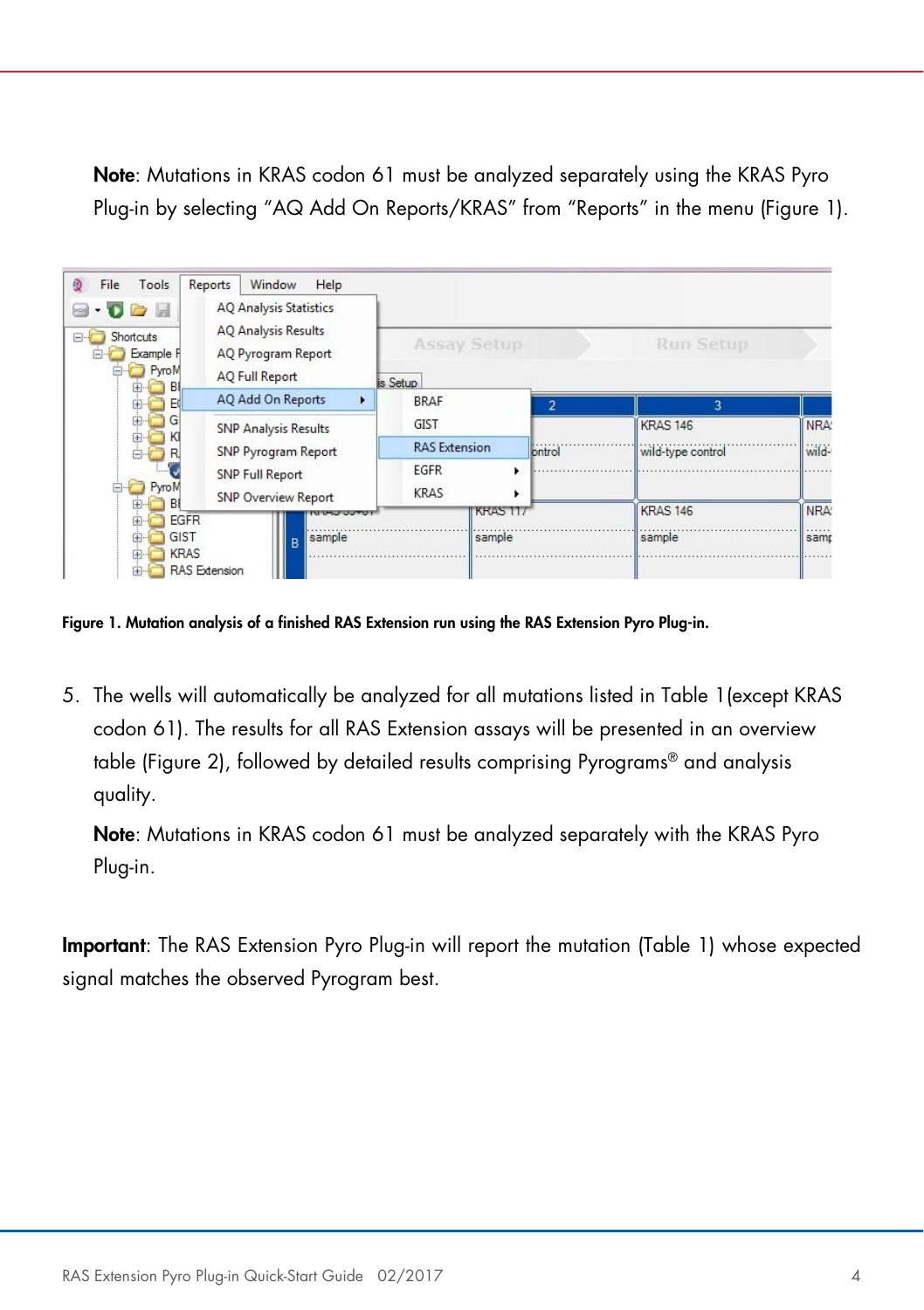|                      | Nucleic acid substitution Amino acid substitution LOB (% units) |     |                        | LOD (% units) COSMIC ID* (V69) |
|----------------------|-----------------------------------------------------------------|-----|------------------------|--------------------------------|
| KRAS codon 59 (GCA)  |                                                                 |     |                        |                                |
| 175G > A             | A59T                                                            | 0.5 | 3.5                    | 546                            |
| 176C>G               | A59G                                                            | 0.5 | 3.5                    | 28518                          |
| KRAS codon 117 (AAA) |                                                                 |     |                        |                                |
| 351A > C             | K117N                                                           | 1.0 | 4.0                    | 19940                          |
| 351A > T             | K117N                                                           | 3.6 | 7.1                    | 28519                          |
| KRAS codon 146 (GCA) |                                                                 |     |                        |                                |
| 436G>A               | A146T                                                           | 2.7 | 6.6                    | 19404                          |
| 436G>C               | A146P                                                           | 1.8 | 4.8                    | 19905                          |
| 437C>T               | A146V                                                           | 2.1 | 5.1                    | 19900                          |
| NRAS codon 12 (GGT)  |                                                                 |     |                        |                                |
| 34G>A                | G12S                                                            | 1.4 | 3.4                    | 563                            |
| 34G > T              | G12C                                                            | 0.6 | 2.5                    | 562                            |
| 34G > C              | G12R                                                            | 0.4 | 2.4                    | 561                            |
| 35G>A                | G12D                                                            | 1.8 | 3.8                    | 564                            |
| 35G > T              | G12V                                                            | 3.8 | 8.8                    | 566                            |
| 35G > C              | G12A                                                            | 0.5 | 2.5                    | 565                            |
| NRAS codon 13 (GGT)  |                                                                 |     |                        |                                |
| 37G > A              | G13S                                                            | 1.2 | 3.2                    | 571                            |
| 37G > T              | G13C                                                            | 1.2 | $3.2 (4)$ <sup>†</sup> | 570                            |
| 37G>C                | G13R                                                            | 0.3 | 2.3                    | 569                            |
| 38G > A              | G13D                                                            | 0.8 | 2.8                    | 573                            |
| 38G>T                | G13V                                                            | 0.0 | $2(5)^+$               | 574                            |
| 38G > C              | G13A                                                            | 0.8 | 2.8                    | 575                            |
| NRAS codon 59 (GCT)  |                                                                 |     |                        |                                |
| 175G > A             | A59T                                                            | 3.8 | 6.9                    | 578                            |
| 176C>G               | A59G                                                            | 0.0 | 3.0                    | $\qquad \qquad -$              |

Table 1. Mutations analyzed by the RAS Extension Pyro Plug-in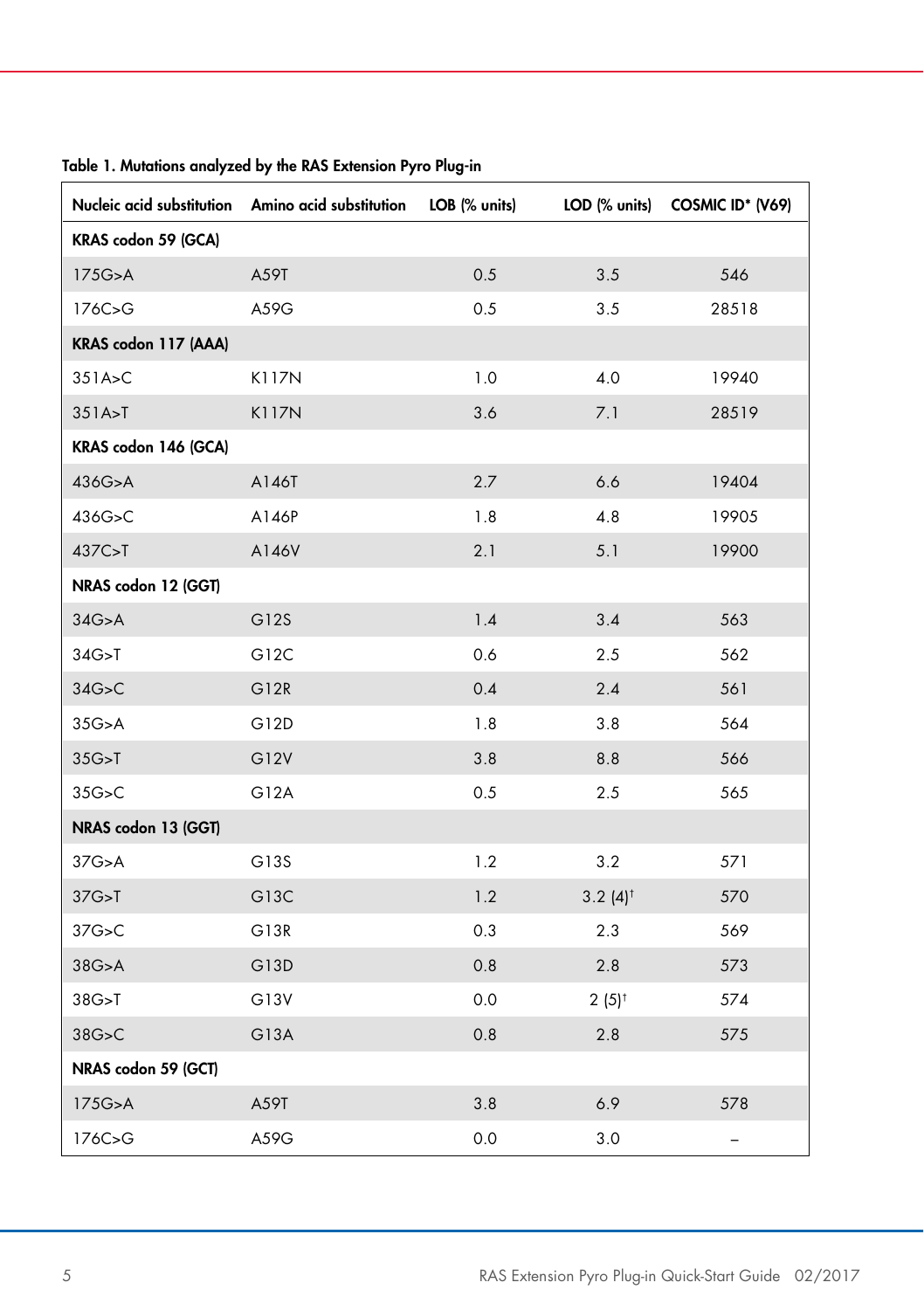|                      | Nucleic acid substitution Amino acid substitution | LOB (% units) |     | LOD (% units) COSMIC ID* (V69) |
|----------------------|---------------------------------------------------|---------------|-----|--------------------------------|
| NRAS codon 61 (CAA)  |                                                   |               |     |                                |
| 181C > A             | Q61K                                              | 4.1           | 6.7 | 580                            |
| 182A > G             | Q61R                                              | 0.8           | 2.2 | 584                            |
| 182A > T             | Q61L                                              | 0.7           | 2.1 | 583                            |
| 183A > T             | Q61H                                              | 0.4           | 1.8 | 585                            |
| 183A > C             | Q61H                                              | 5.4           | 8.0 | 586                            |
| 183A > G             | Q61Q                                              | 2.1           | 5.8 | 587                            |
| NRAS codon 117 (AAG) |                                                   |               |     |                                |
| 351G > C             | K117N                                             | 1.4           | 4.4 |                                |
| 351G > T             | K117N                                             | 3.0           | 6.0 |                                |
| NRAS codon 146 (GCC) |                                                   |               |     |                                |
| 436G>A               | A146T                                             | 1.4           | 4.4 | 27174                          |
| 436G>C               | A146P                                             | 3.5           | 7.2 |                                |
| 437C>T               | A146V                                             | 4.8           | 7.8 |                                |

\* From the Catalogue of Somatic Mutations in Cancer, available online at the Sanger Institute at [www.sanger.ac.uk/genetics/CGP/cosmic](http://www.sanger.ac.uk/genetics/CGP/cosmic).

† Lowest mutation level in a sample resulting in a measured frequency ≥ LOD.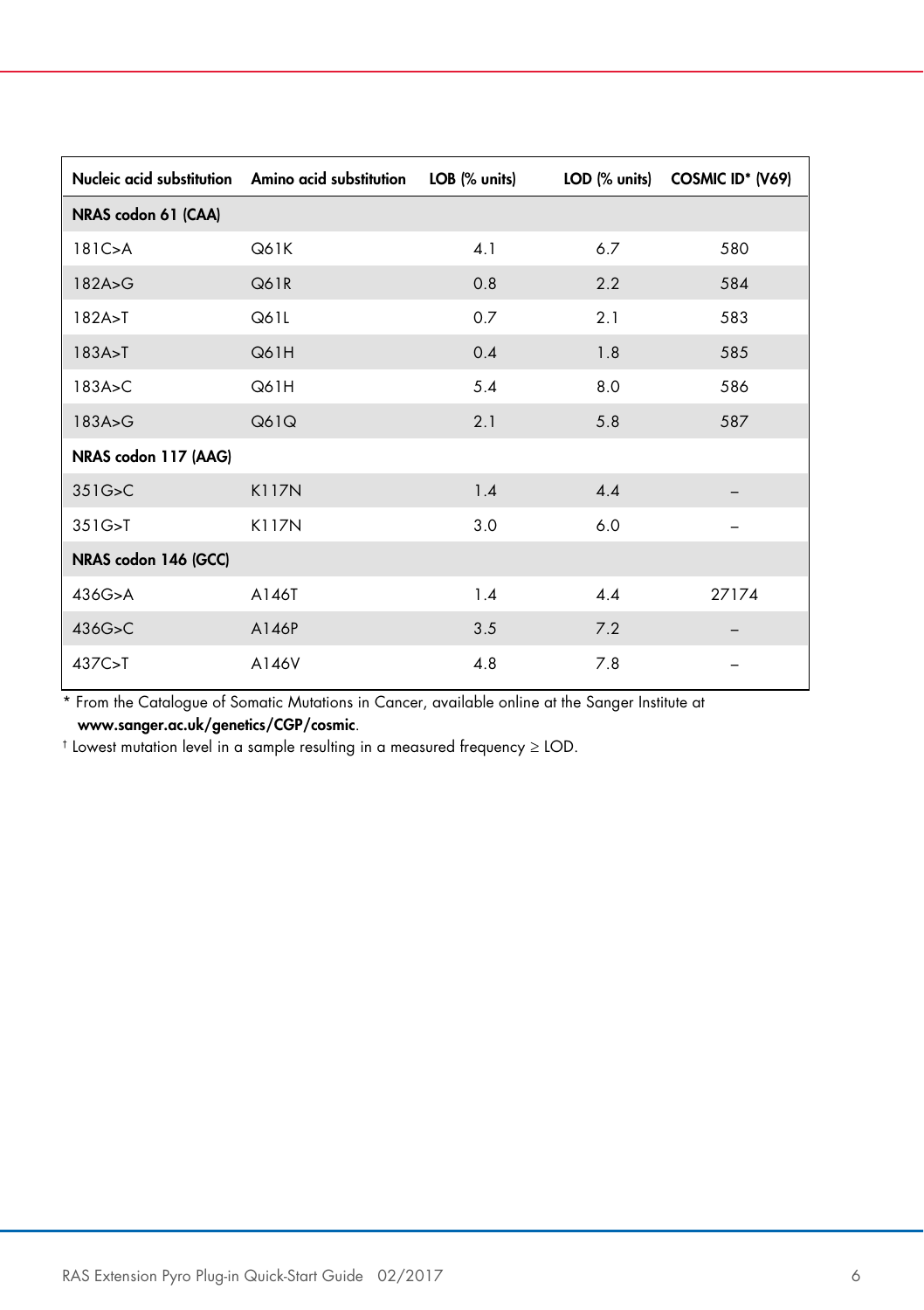| Well           | Assay Name              | <b>Sample ID</b>  | <b>Result</b>                | Frequency<br>[% units] | <b>Nucleotide</b><br><b>Substitution</b> | Amino Acid<br><b>Substitution</b> | Info |
|----------------|-------------------------|-------------------|------------------------------|------------------------|------------------------------------------|-----------------------------------|------|
| A1             | KRAS Codon 59           | wild-type control | No mutation detected         |                        |                                          |                                   |      |
| A2             | KRAS Codon 117          | wild-type control | No mutation detected         |                        |                                          |                                   |      |
| A3             | KRAS Codon 146          | wild-type control | No mutation detected         |                        |                                          |                                   |      |
| A4             | NRAS Codon 12<br>and 13 | wild-type control | No mutation detected         |                        |                                          |                                   |      |
| A <sub>5</sub> | NRAS Codon 59           | wild-type control | No mutation detected         |                        |                                          |                                   |      |
| A <sub>6</sub> | NRAS Codon 61           | wild-type control | No mutation detected         |                        |                                          |                                   |      |
| A7             | NRAS Codon 117          | wild-type control | No mutation detected         |                        |                                          |                                   |      |
| A8             | NRAS Codon 146          | wild-type control | No mutation detected         |                        |                                          |                                   |      |
| B1             | KRAS Codon 59           | sample            | Mutation                     | 35.0                   | 175G > A                                 | A59T                              |      |
| <b>B2</b>      | KRAS Codon 117          | sample            | No mutation detected         |                        |                                          |                                   |      |
| B3             | KRAS Codon 146          | sample            | Mutation                     | 29.6                   | 437C>T                                   | A146V                             |      |
| <b>B4</b>      | NRAS Codon 12<br>and 13 | sample            | No mutation detected         |                        |                                          |                                   |      |
| <b>B</b> 5     | NRAS Codon 59           | sample            | Mutation                     | 20.5                   | 176C > G                                 | A59G                              |      |
| <b>B6</b>      | NRAS Codon 61           | sample            | No mutation detected         |                        |                                          |                                   |      |
| B7             | NRAS Codon 117          | sample            | Potential low level mutation | 5.0                    | 351G>C                                   | <b>K117N</b>                      | Δ    |
| B <sub>8</sub> | NRAS Codon 146          | sample            | No mutation detected         |                        |                                          |                                   |      |
| C1             | KRAS Codon 59           | <b>NTC</b>        | <b>Failed Analysis</b>       |                        |                                          |                                   | Δ    |
| C <sub>2</sub> | KRAS Codon 117          | <b>NTC</b>        | <b>Failed Analysis</b>       |                        |                                          |                                   | Λ    |

#### **Summary**

Figure 2. Example results summary from a RAS Extension Pyro Plug-in analysis.

## Interpretation of Results and Detection of Low-Level Mutations

It is strongly recommended that a wild-type sample is included in every run for comparison and as a control for background levels.

Important: A "Check" or "Failed" quality assessment can be caused by an unexpected pattern of peaks. This may indicate an unexpected mutation which is not analyzed by the Plug-in Report. These samples should be analyzed manually using the PyroMark Q24 Software with the consideration that they may contain unexpected mutations. See the appropriate NRAS Pyro Kit or RAS Extension Pyro Kit handbook for details.